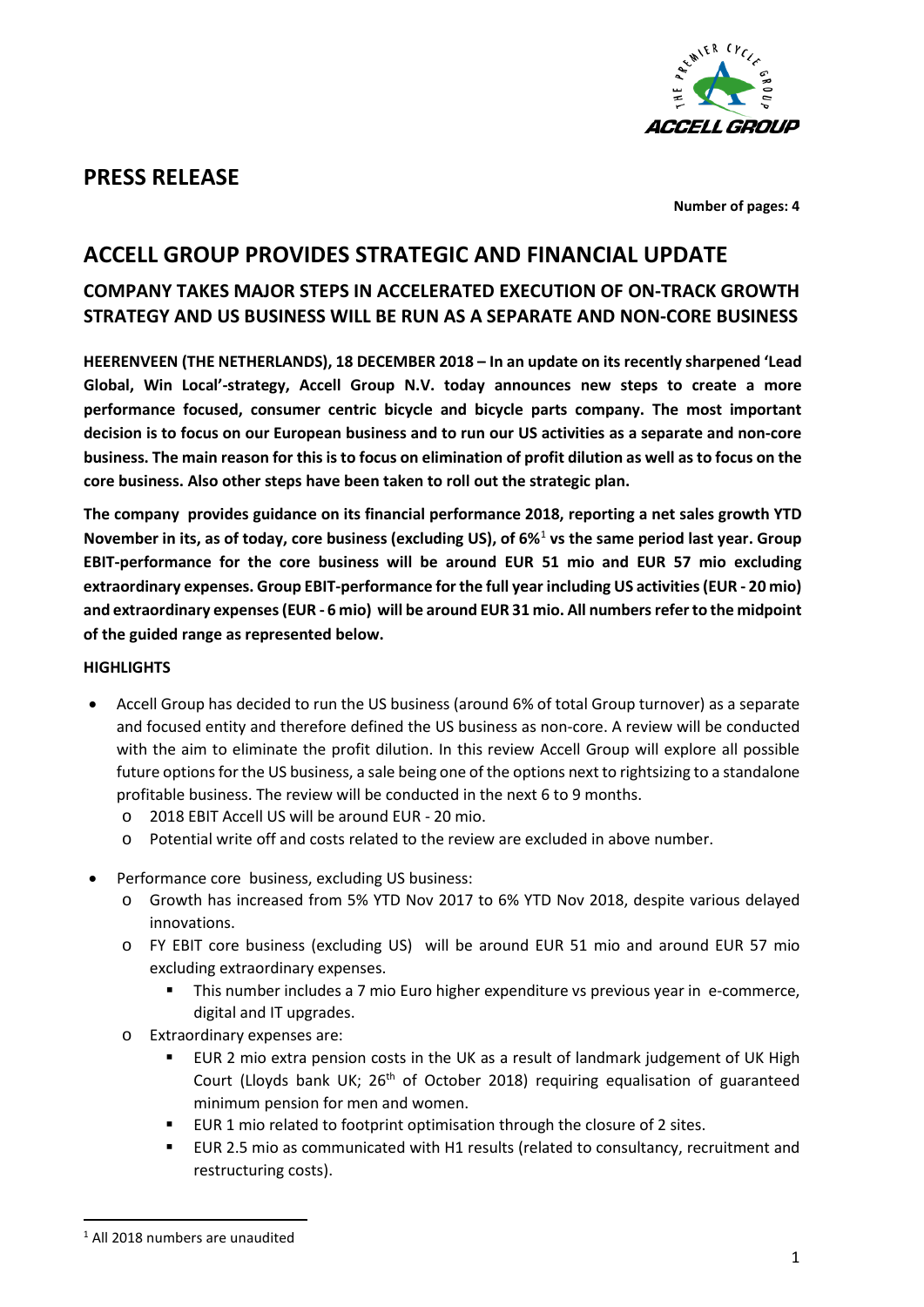

• Expected 2018 EBIT summary:

| EBIT (EUR MIO)          | Core non US | US             | Total    |
|-------------------------|-------------|----------------|----------|
| Expected                | 50 to 52    | -21 to -19     | 29 to 33 |
| Excl extraordinary exp. | 56 to 58    | $-21$ to $-19$ | 35 to 39 |
|                         |             |                |          |

*Excludes potential write off's and other costs related to US review All numbers are unaudited*

- Execution of our strategy 'Lead Global, Win Local' is on track:
	- o Strategic brand portfolio per region established through 10 sharpened brand positionings providing clarity and guidance for innovation, communication and distribution.
	- o 10% higher order portfolio in The Netherland based on signed dealer contracts versus ultimo 2017.
	- o 3-pillar omnichannel strategy with ecommerce platforms and experience centres currently being rolled-out.
	- o Centralisation of Parts & Accessories business fully in place in order to capture growth opportunities also driven by own brand XLC.
	- o Customer Relationship management implementation started, enabled by Salesforce.
	- o ERP vendor selection finalised and master data program and ERP roll out kicked off in Q3 2018.
	- o Standardized product platforms established; complexity reduction target by sku and model set at minus 40% by end of 2019.
	- o Central procurement team fully in place; 75% of all components now sourced centrally.

**Ton Anbeek, CEO of Accell Group**: "Now that our management board is complete, we are stepping up the pace in executing our growth strategy. We've invested time and money in our move towards an even more focused and more consumer centric company. This allows us to bring our innovations more in line with consumer trends and demand. In addition, it allows us to reach consumers in a more effective way through more effective distribution. We need to be where the demand is, with the propositions that consumers are looking for. We can see that for our core business we are effective in the majority of the markets where we operate, resulting in growth and good margins. We have decided to run our US activities as a separate and non-core entity. This means that we need to reconsider and decide on our US activities in the next 6 to 9 months, apart from improving the results of the US business. While considering future options for the US will require our attention, we expect these measures to free up management time, allowing us to focus more on the further execution of our growth strategy. Looking at the underlying results of the company, we are confident that we are taking the rights steps. It gives us comfort and confidence to reconfirm our 2022 strategic and financial objectives."

#### **PROGRESS TRANSITION AND STRATEGY IMPLEMENTATION**

The sharpened strategy 'Lead Global, Win Local" has been announced on 9 March 2018. The group's transition hassince then been progressing in line with plan. The company haslaunched various initiatives within each of its strategic thrusts. Management has implemented a new structure since July 2018, with a centralised commercial-, supply chain- and IT function and the establishment of 6 regions focussing on execution of commercial plans. A clear strategic brand portfolio has been established with 10 core brands, based on competitively researched and sharpened brand positionings. This provides maximum clarity and guidance to innovation, communication and distribution strategies.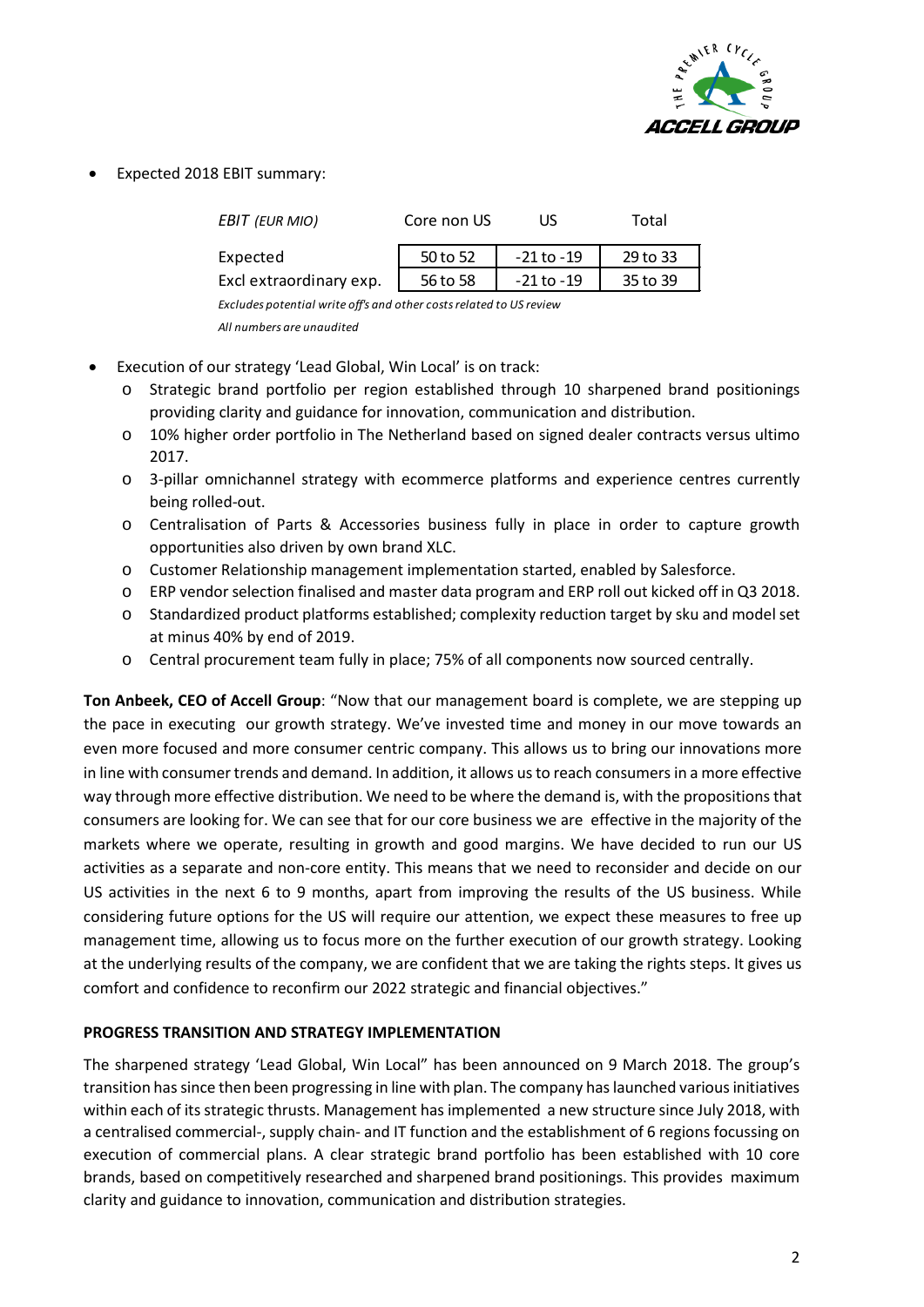

The company is winning business at the point of purchase through strong brands like Winora, Ghost & Haibike, with also the recently acquired cargo bike Babboe driving strong profitable growth. With focus on the consumer and the e-bike segment, the Group has prepared a 3-pillar omnichannel strategy, which is being implemented at this very moment. The Parts & Accessories (P&A) business has been centralised under one leadership to create the right synergies and conditions ensuring further profitable growth. This division has optimized its logistics and is rolling out its XLC brand further. The targeted savings for 2019-2022 have been identified and all projects have started.

### **OBJECTIVES 2022 RECONFIRMED**

The successful execution of Accell's strategy is the base for its 2022 objectives. Based on our performance in sales and profitability in the core business (excluding US business) management is confident to reconfirm its 2022 strategic objectives:

- Turnover:  $\epsilon$ 1.4 to  $\epsilon$ 1.5 billion, through organic-, ecommerce growth and acquisitions
- Added value / Turnover: > 31%
- EBIT / Turnover: 8.0%
- Trade Working Capital / Turnover: < 25%
- ROCE: > 15%

#### **MANAGEMENT AGENDA**

On 8 March 2019 the company will host an analyst meeting, where a concrete status update will be given on all strategic initiatives.

| 8 March 2019  | Publication annual results 2018 and analyst meeting |
|---------------|-----------------------------------------------------|
| 24 April 2019 | General Meeting of Shareholders                     |

#### **\*\*\* END \*\*\***

#### **ABOUT ACCELL GROUP**

Accell Group N.V. focuses internationally on the mid-range and higher segments of the market for bicycles and bicycle parts and accessories. The company has leading positions in the Netherlands, Belgium, Germany, Italy, France, Finland, Turkey, the United Kingdom and the United States. In Europe, Accell Group is market leader in the bicycle market measured in turnover. Accell Group's best known brands are Haibike (Germany), Winora (Germany), Batavus (Netherlands), Sparta (Netherlands), Koga (Netherlands), Lapierre (France), Ghost (Germany), Raleigh and Diamondback (UK, US, Canada), Tunturi (Finland), Atala (Italy), Redline (US), Loekie (Netherlands) and XLC (international). Accell Group and its subsidiaries employ approximately 3,000 people in eighteen countries worldwide. The company has production facilities in the Netherlands, Germany, France, Hungary, Turkey and China. Accell Group products are sold in more than seventy countries. The company's head office is located in Heerenveen (the Netherlands). Accell Group shares are traded on the official market of Euronext Amsterdam and are included in the Amsterdam Small Cap index (AScX). In 2017, Accell Group sold around 1.3 million bicycles and recorded turnover of over € 1 billion. [www.accell-group.com](http://www.accell-group.com/)